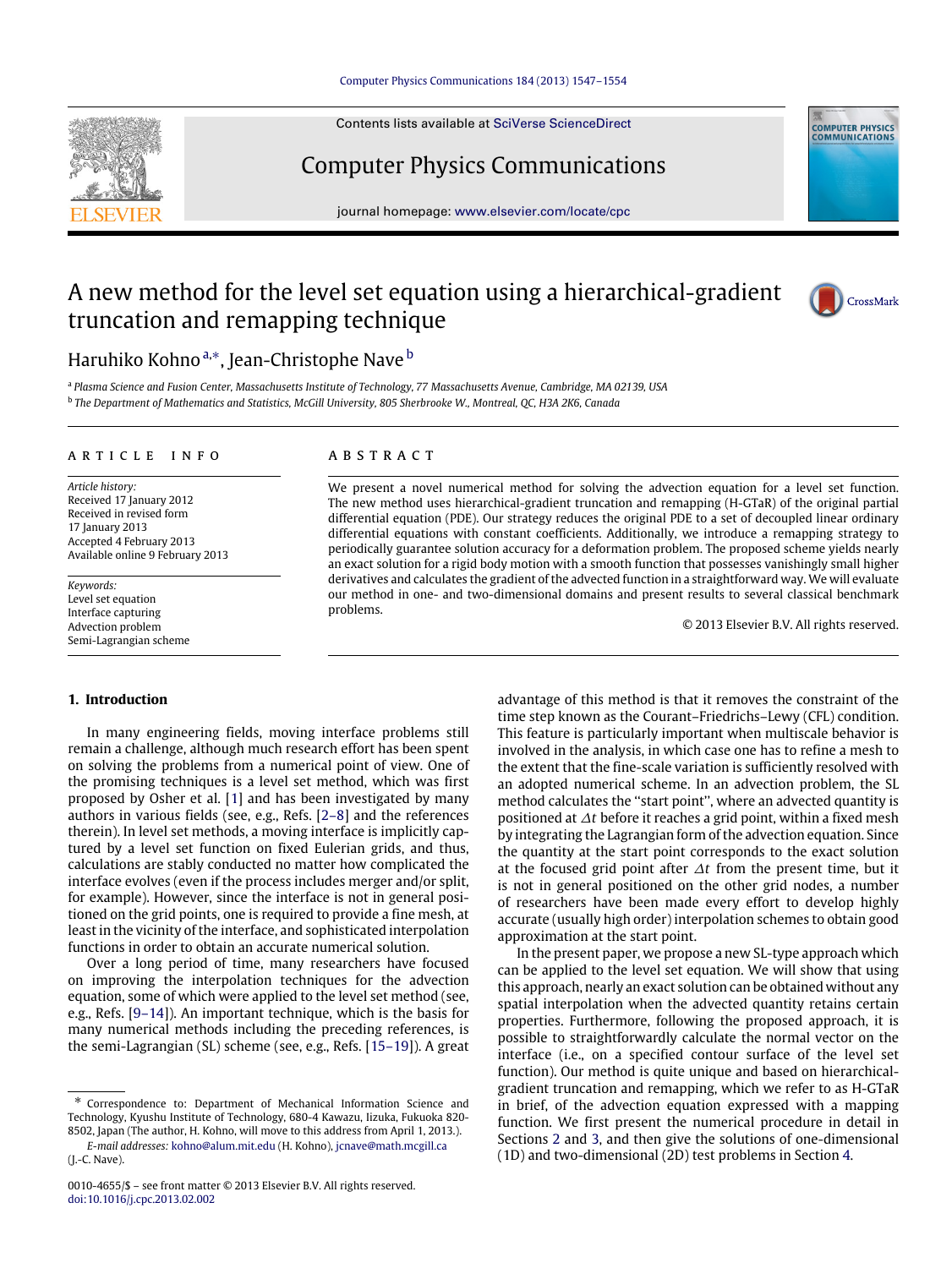# <span id="page-1-0"></span>**2. Derivation of the linear ordinary differential equations**

In this section, we present a method for solving multidimensional advection equations with spatially variable velocity. We will see that the approximation  $\Psi^{(n+1)} \approx 0$  converts the original equation into (decoupled) linear ordinary differential equation(s) (ODE(s)) with constant coefficients at a specific point.

### <span id="page-1-9"></span>*2.1. Gradient form of the advection equation*

First, consider the following *N*-dimensional advection equation in Eulerian form in  $\mathbb{R}^N\times(0,\infty)$ :

$$
\phi_t + \mathbf{u} \cdot \nabla \phi = 0. \tag{1}
$$

Here,  $\phi: \mathbb{R}^N \times [0,\infty) \to \mathbb{R}$  and  $\pmb{u} \in \mathbb{R}^N.$  We assume that  $\phi$  and  $\pmb{u}$ are sufficiently smooth for now.

Taking the gradient of Eq. [\(1\)](#page-1-2) yields

$$
\Psi_t^{(1)} + \mathbf{u} \cdot \nabla \Psi^{(1)} = -\nabla \mathbf{u} \cdot \mathbf{\Psi}^{(1)},\tag{2}
$$

where  $\boldsymbol{\varPsi}^{(1)}=\nabla \phi.$  In the same way, taking the gradient of Eq. [\(2\)](#page-1-3) gives

$$
\boldsymbol{\Psi}_t^{(2)} + \boldsymbol{u} \cdot \nabla \boldsymbol{\Psi}^{(2)} = -2 \nabla \boldsymbol{u} \cdot \boldsymbol{\Psi}^{(2)} - \nabla^{(2)} \boldsymbol{u} \cdot \boldsymbol{\Psi}^{(1)},
$$
(3)

where  $\boldsymbol{\varPsi}^{(2)} = \nabla \boldsymbol{\varPsi}^{(1)}$  and  $\nabla^{(2)} \boldsymbol{u} = \nabla \left( \nabla \boldsymbol{u} \right)$ . By induction, we reach the following formula:

$$
\boldsymbol{\Psi}_t^{(n)} + \boldsymbol{u} \cdot \boldsymbol{\Psi}^{(n+1)} = -\sum_{i=1}^n C_i^n \nabla^{(i)} \boldsymbol{u} \cdot \boldsymbol{\Psi}^{(n+1-i)},
$$
\n(4)

where  $C_i^n \equiv n!/i! (n-i)!$ ,  $\Psi^{(n)} = \nabla \Psi^{(n-1)}$ ,  $\nabla^{(i)} \mathbf{u} = \nabla (\nabla^{(i-1)} \mathbf{u})$  $(\nabla^{(1)}\mathbf{u} = \nabla\mathbf{u})$ , and  $n \geq 1$ .

# <span id="page-1-12"></span>2.2. Derivation of the ODE for  $\boldsymbol{\varPsi}^{(1)}$

Assume that our interest is to solve a problem which has the property of  $|\Psi^{(\infty)}| \to 0$ . Let us consider the approximation that  $\mathbf{\Psi}^{(n+1)} \approx \mathbf{0}$ . Then Eq. [\(4\)](#page-1-4) is approximated at

$$
\boldsymbol{\varPsi}_t^{(n)} \approx -\sum_{i=1}^n C_i^n \nabla^{(i)} \boldsymbol{u} \cdot \boldsymbol{\varPsi}^{(n+1-i)}.
$$
 (5)

The goal here is to construct the ODE for  $\boldsymbol{\varPsi}^{(1)}$  in terms of  $t$  at a fixed spatial point. The order *n* in Eq. [\(5\)](#page-1-5) can be hierarchically reduced using the following upper-level equations:

$$
\boldsymbol{u} \cdot \boldsymbol{\varPsi}_{mt}^{(n')} = -\boldsymbol{\varPsi}_{(m+1)t}^{(n'-1)} - \sum_{i=1}^{n'-1} C_i^{n'-1} \nabla^{(i)} \boldsymbol{u} \cdot \boldsymbol{\varPsi}_{mt}^{(n'-i)}, \qquad (6)
$$

where  $n' = 2, ..., n$  and  $m = 0, ..., n + 1 - n'$ . Here, the coefficient of *t* in the subscript of Ψ, which includes the integer *m*, corresponds to the number of differentiations (e.g.,  $\Psi_{0t} = \Psi$  and  $\Psi_{2t} = \Psi_{tt}$ ). Note that the upper limit of *m* depends on the value of *n* ′ .

Below are a few examples explicitly showing the resulting ODEs for  $\Psi^{(1)}$  with different dimensions (i.e.,  $d' = 1$  and  $d' = d > 1$ , where *d'* is the number of dimensions).

<span id="page-1-7"></span>**Example 1.** 
$$
d' = 1
$$
 (1D case)  
\n $n = 2 : \Psi_{tt}^{(1)} + 3u_x\Psi_t^{(1)} + (2u_x^2 - uu_{xx})\Psi^{(1)} = 0$   
\n $n = 3 : \Psi_{tt}^{(1)} + 6u_x\Psi_{tt}^{(1)} + (11u_x^2 - 4uu_{xx})\Psi_t^{(1)}$   
\n $+ (6u_x^3 - 6uu_xu_{xx} + u^2u_{xxx})\Psi_{tt}^{(1)} = 0$ 

<span id="page-1-6"></span>**Example 2.**  $d' = d$  (multidimensional case)

$$
n = 2: \Psi_{tt}^{(1)} + 3\nabla u \cdot \Psi_{t}^{(1)} + 2\nabla u \cdot \nabla u \cdot \Psi^{(1)}
$$
  
\n
$$
-\nabla^{(2)}u \cdot \Psi^{(1)} \cdot u = 0
$$
  
\n
$$
n = 3: \Psi_{tt}^{(1)} + 6\nabla u \cdot \Psi_{tt}^{(1)} + 11\nabla u \cdot \nabla u \cdot \Psi_{t}^{(1)}
$$
  
\n
$$
-4\nabla^{(2)}u \cdot \Psi_{t}^{(1)} \cdot u + 6\nabla u \cdot \nabla u \cdot \nabla u \cdot \Psi^{(1)}
$$
  
\n
$$
+ (-3\nabla^{(2)}u \cdot \nabla u \cdot \Psi^{(1)} - 3\nabla u \cdot \nabla^{(2)}u \cdot \Psi^{(1)}
$$
  
\n
$$
+ \nabla^{(3)}u \cdot \Psi^{(1)} \cdot u + 0 = 0
$$

Note that for  $d = 1$  two equations in [Example 2](#page-1-6) reduce to the corresponding equations in [Example 1.](#page-1-7)

# <span id="page-1-8"></span><span id="page-1-2"></span>2.3. Derivation of the ODE for  $\Psi^{\beta(1)}$

Let us consider a multidimensional problem  $(d' = d)$  with an arbitrary order  $(n' = n)$ . The component equations corresponding to the ODE for  $\Psi^{(1)}$  are written as follows:

<span id="page-1-10"></span><span id="page-1-3"></span>
$$
I^{j} = \Psi_{nt}^{j(1)} + \sum_{l=1}^{n} \sum_{k=1}^{d} \alpha_{j,k,l} \Psi_{(n-l)t}^{k(j)} = 0, \qquad (7)
$$

<span id="page-1-4"></span>where  $j = 1, \ldots, d$  and the coefficients  $\alpha_{i,k,l}$  are the functions of space. Now, let us consider deriving the ODE for one component  $\Psi^{\beta(1)}$  (1  $\leq \beta \leq d$ ) by using these *d* equations. For this purpose one needs to delete the following  $n$  ( $d-1$ ) variables:  $\Psi^{k(1)}_{(n-l)t}$  where  $k = 1, \ldots, d$  and  $l = 1, \ldots, n$  ( $k \neq \beta$ ). The required *n* ( $d - 1$ ) + 1 equations are derived using the following  $nd(d-1) + 1$  distinct equations:  $I^j_{lt}$  (*j* = 1, ..., *d*, *l* = 0, ..., *n* (*d* − 1) − 1) and  $I^{\beta}_{n(d-1)t}$ . Through calculation, one obtains the  $(nd)$ -order ODE for  $\psi^{\beta(1)}$ . The differential equations for the other components can also be derived in the same way; as a result, the component equations are completely decoupled. Note that this approach is applicable even for  $n = 1$  or  $d = 1$ . The initial condition for each component is calculated using Eq. [\(4\)](#page-1-4) with the initial distribution of  $\phi$ . As an example, we demonstrate the above procedure for the case where  $n = 2$  and  $d = 2$  in the [Appendix.](#page-6-0)

## <span id="page-1-11"></span><span id="page-1-5"></span>*2.4. Time-integration algorithm*

The ODEs for  $\Psi^{k(1)}$  ( $k = 1, ..., d$ ) derived in Section [2.3](#page-1-8) can be numerically solved using any Runge–Kutta time-integration algorithm. Here, we apply the third-order Runge–Kutta method proposed by Shu and Osher [\[20\]](#page-7-4). At each time step, one obtains the intermediate solutions  $\Psi^{[0]}, \Psi^{[1]},$  and  $\Psi^{[2]}$ , where the superscript *k* (1) is omitted here. Using these solutions, the advected quantity  $\phi$  is finally computed using the same Runge–Kutta approach as follows:

$$
\begin{cases}\n\phi^{[1]} = \phi^{[0]} - u \Delta t \Psi^{[0]} \\
\phi^{[2]} = \frac{3}{4} \phi^{[0]} + \frac{1}{4} \phi^{[1]} - \frac{1}{4} u \Delta t \Psi^{[1]} \\
\phi^{[3]} = \frac{1}{3} \phi^{[0]} + \frac{2}{3} \phi^{[2]} - \frac{2}{3} u \Delta t \Psi^{[2]}.\n\end{cases}
$$
\n(8)

## <span id="page-1-1"></span>**3. Mapping function**

Although the proposed scheme so far possesses the desirable feature of being independent of the grid shape and resolution, its range of application is still limited due to the restriction that the advected variable  $\phi$  is required to satisfy the property,  $|\Psi^{(\infty)}| \to 0$ (see Section [2.1\)](#page-1-9). However, this issue can be avoided by introducing a reference map  $\xi$ . The procedure is summarized as follows.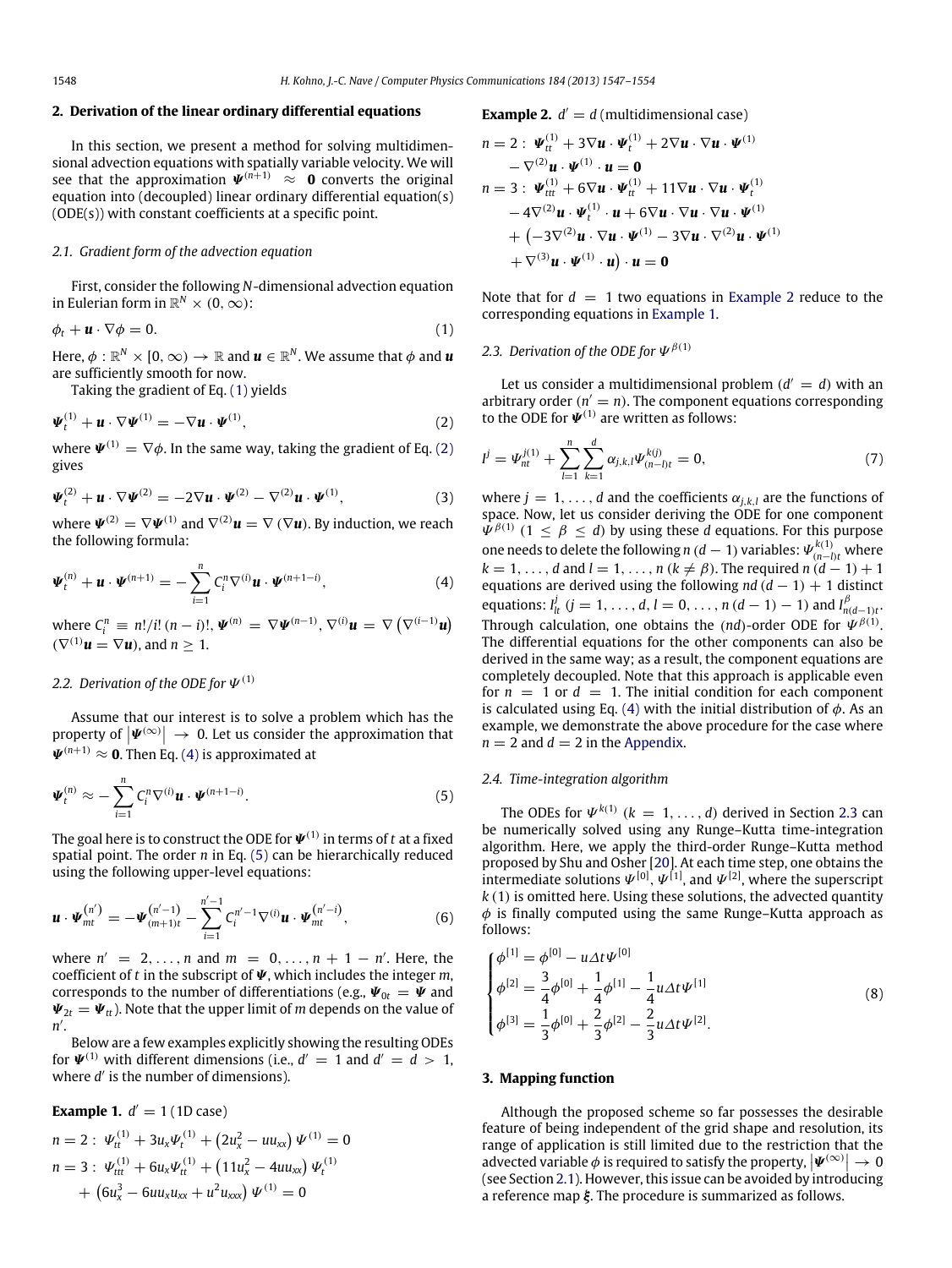#### *3.1. Introduction of the mapping function*

The advection equation [\(1\)](#page-1-2) can be expressed in a different way with a variable **ξ** as follows:

$$
\begin{cases}\n\xi_t + \mathbf{u} \cdot \nabla \xi = \mathbf{0} \\
\xi (\mathbf{x}, t = 0) = \mathbf{x} \\
\phi (\mathbf{x}, t) = \phi_0 (\xi (\mathbf{x}, t)) \\
\phi (\mathbf{x}, t = 0) = \phi_0 (\mathbf{x}).\n\end{cases}
$$
\n(9)

Here,  $\xi$  is called a reference map or a mapping function. An important point is that with this approach, restrictions pertaining to the initial distribution of  $\phi$  are removed; the proposed method can be applied to the advection problem even if the initial value of  $\phi$  has corners in the calculation domain. This is obvious since the gradient  $\nabla$  [ $\xi$  ( $x$ ,  $t = 0$ )] yields a constant tensor. However, when we consider a general problem where the velocity *u* is arbitrary, we expect that, at some time  $T_{\text{R}}$ , the approximation  $\nabla^{(n+1)}\xi \, \approx \, 0$  is no longer valid. In such a case, we need to evaluate the function  $\phi$  ( $\mathbf{x}, t = T_R$ ) =  $\phi_0$  ( $\xi$  ( $\mathbf{x}, t = T_R$ )) and reset as  $\xi$  ( $\mathbf{x}, t = T_R$ ) =  $\mathbf{x}$ . We call this procedure remapping.

## <span id="page-2-4"></span>*3.2. Remapping*

The remapping procedure is based on the idea that the mapping function  $\xi$  can be reset to the initial profile whenever the approximation  $\bar{\nabla}^{(n+1)}\boldsymbol{\xi}\approx\boldsymbol{0}$  is not well satisfied, and then reconstruct the one-to-one relationship between  $\phi$  and  $\xi$ . Let us call  $T_{\rm R}^{[k]}$  the sequence of remapping times, where *k* is an integer and represent the number of times the remapping is executed. A numerical solution at an arbitrary time  $\tilde{t}$  is obtained after successive remapping at time  $T_{\rm R}^{[k]}$  as follows:

$$
\begin{cases}\n\phi_k\left(\mathbf{x}, t = T_{\mathsf{R}}^{[k]}\right) = \phi_{k-1}\left(\mathbf{\xi}_{k-1}\left(\mathbf{x}, t = T_{\mathsf{R}}^{[k]}\right)\right) \\
k = 1, \dots, k_{\max} \\
\mathbf{\xi}_l\left(\mathbf{x}, t = T_{\mathsf{R}}^{[l]}\right) = \mathbf{x} \quad l = 0, \dots, k_{\max} - 1,\n\end{cases}
$$
\n(10)

where  $T_{\rm R}^{[0]} = 0$ , and  $\phi_{k_{\rm max}} (\boldsymbol{x})$  is the numerical solution at time  $t = \widetilde{t} = T_k^{[k_{\text{max}}]}$ . Here, note that only  $\phi_0(\mathbf{x})$  is given by an equation, if provided, which determines the initial profile of  $\phi$ . Since we obtain the value of  $\phi_k$  only at each node, some interpolation function needs to be used to define  $\phi_k(x)$  over the calculation domain. For example, if we apply finite element interpolation functions *N<sup>i</sup>* (*x*) for this purpose, an intermediate solution  $\phi_k(\mathbf{x})$  is expressed as  $\phi_k$  ( $\bm{x}$ )  $\approx \sum_i N_i$  ( $\bm{x}$ )  $\phi_{k(i)}$  [\[21\]](#page-7-5), where the subscript *i* represents the node number of the grids.

#### <span id="page-2-7"></span>*3.3. Gradient of the advected function*

Using the expression in Eq. [\(10\),](#page-2-1) it is straightforward to obtain the gradient of  $\phi_k$  ( $\Psi_k = \nabla \phi_k$ ) by employing the chain rule:

$$
\Psi_{k}\left(\mathbf{x}, t = T_{\mathsf{R}}^{[k]}\right) \n= \nabla \xi_{k-1}\left(\mathbf{x}, t = T_{\mathsf{R}}^{[k]}\right) \cdot \Psi_{k-1}\left(\xi_{k-1}\left(\mathbf{x}, t = T_{\mathsf{R}}^{[k]}\right)\right).
$$
\n(11)

Here, recall that  $\nabla \boldsymbol{\xi}_{k-1}$  is obtained as a preliminary step for getting ξ*k*−<sup>1</sup> by solving the equations corresponding to Eq. [\(7\)](#page-1-10) with the use of the Runge–Kutta method (see Section [2.4\)](#page-1-11), and Ψ*k*−<sup>1</sup> can be calculated in the same procedure as for  $\phi_k$  in Eq. [\(10\)](#page-2-1) (i.e., we can employ any interpolation function of our choice). Once we obtain  $\Psi_k$  over the calculation domain, the normal vectors on the contours of  $\phi_k$  are easily calculated by  $\mathbf{n} = \mathbf{\Psi}_k / |\mathbf{\Psi}_k|$ .

#### <span id="page-2-0"></span>**4. Numerical examples**

<span id="page-2-5"></span>In this section, we illustrate the performance of the hierarchicalgradient truncation and remapping method using four test problems. For the 2D cases, we represent the initial profiles by a signed distance function,  $|\nabla \phi(x)| = 1$ , and track the zero-contour ( $\phi =$ 0) as conducted by a level set method. For all test cases we need a mapping function, since the initial profile has corners (Section [4.1\)](#page-2-2), or the time evolution yields large deformation of the initial profiles (Sections [4.2–4.4\)](#page-2-3). Here, we apply the schemes for  $n = 2$  (see Examples in Section [2.2](#page-1-12) and [Appendix\)](#page-6-0).

#### <span id="page-2-2"></span>*4.1. Rotation of a Zalesak's circle*

First, we consider the rigid body rotation of a Zalesak's cir-cle [\[22\]](#page-7-6) in a constant vorticity field. On the domain [0, 1]  $\times$  [0, 1], we consider initial data that describes a slotted circle, centered at  $(x, y) = (0.5, 0.75)$  with a radius 0.15, a slot width of 0.05, and a slot length of 0.25. The velocity field  $\mathbf{u} = (u, v)$  is given by

$$
\begin{cases}\nu = -\omega (y - 0.5) \\
v = \omega (x - 0.5)\n\end{cases}
$$

Here, the angular velocity  $\omega$  is fixed at 1, so that the circle completes one revolution in a time interval  $0 \le t \le 2\pi$ . Due to the rigid body motion, we do not need to apply remapping to this example, since  $|\nabla \xi(x, t)|$  is constant at any time. A uniform mesh including  $101 \times 101$  grid points is used, and the time step is  $\Delta t = 0.01$ .

<span id="page-2-1"></span>[Fig. 1](#page-3-0) shows the zero-contour of the solution at four particular times in one revolution. It is observed that the circle is quite accurately rotated without any deformation. [Fig. 2](#page-3-1) shows the comparison of the solution after 100 revolutions with the initial shape, i.e., the exact solution (filled with color). One can observe that the numerical result perfectly agrees with the exact solution when the initial profile of  $\dot{\phi}$  is provided by an equation. In fact, the  $L^{\infty}$ -norm defined by  $L^{\infty} \equiv \max_{j} \left| \hat{\phi}_{j} - \phi_{j} \right|$  is calculated at 5.3 × 10<sup>-4</sup>, where the subscript *j* denotes the grid nodes, and  $\hat{\phi}_j$ ,  $\phi_j$  are the exact and numerical solutions, respectively.

As is evident from our derivation of the ODEs in Section [2,](#page-1-0) this example (or any rigid body motion) can actually be calculated using the scheme for  $n = 1$  without loss of accuracy, since  $\nabla^{(2)}\xi = 0$ at any spatial point and time. The only approximation here is the time-integration described in Section [2.4.](#page-1-11) Further, although not shown in this paper, but relating to the above fact, our scheme is completely meshless for a rigid body motion as far as the condition  $|\Psi^{(\infty)}| \to 0$  is satisfied, since no spatial interpolation is required in this case.

## <span id="page-2-3"></span>*4.2. 1D deformation field*

The capability of the proposed scheme is next assessed by solving the 1D advection problem with deformation. On the domain [0, 1], we consider the initial profile  $\phi_0$  and the velocity field *u* given by

<span id="page-2-6"></span>
$$
\phi_0 = \exp\left[-\frac{(x-x_0)^2}{2\sigma^2}\right],
$$
  
 
$$
u = \sin(2\pi x),
$$

with  $x_0 = 0.5$  and  $\sigma = 4$ . As is obvious from the direction of velocity, the initial profile  $\phi_0$  (or the mapping function  $\xi$ ) deforms with time, and thus, one expects that the remapping technique described in Section [3.2](#page-2-4) is inevitable in this example. For the interpolation mentioned in the last sentence in Section [3.2,](#page-2-4) we apply the piecewise quadratic interpolation functions, which are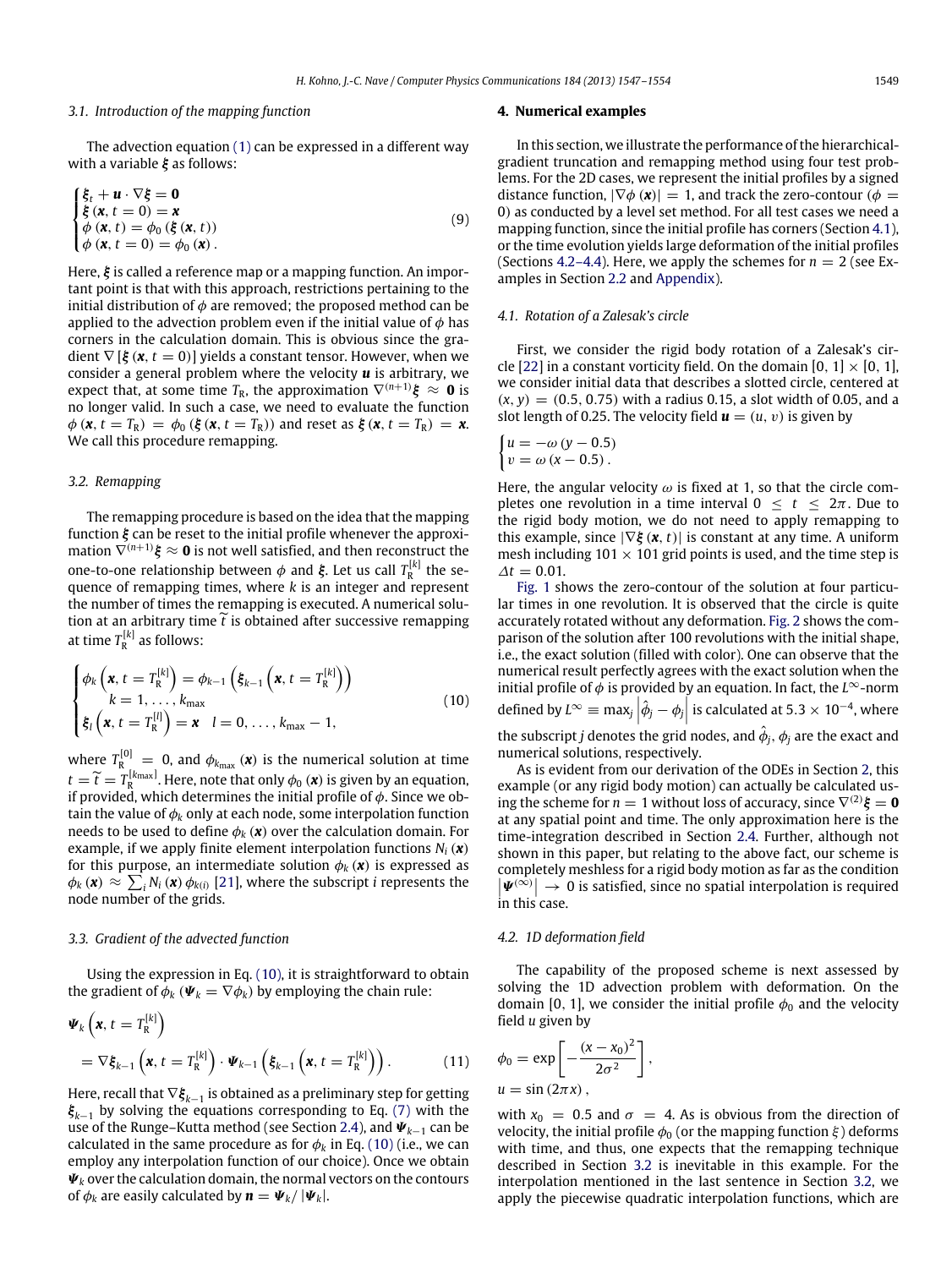<span id="page-3-0"></span>

**Fig. 1.** Profiles of a Zalesak's circle at  $t = \pi/2$  (a),  $t = \pi$  (b),  $t = 3\pi/2$  (c), and  $t = 2\pi$  (d).

<span id="page-3-1"></span>

**Fig. 2.** Comparison of the profile of a Zalesak's circle at  $t = 200\pi$  with the exact solution.

defined in each 3-node element with the coordinate value *g* based on the normalized coordinate system (−1 ≤ *g* ≤ 1) as follows:

$$
N_{\alpha}(g) = \frac{g_{\alpha}g}{2} (1 + g_{\alpha}g) + (1 - g_{\alpha}^{2}) (1 - g^{2}), \qquad (12)
$$

where the subscript  $\alpha$  denotes the local node number, and the values of  $g_\alpha$  are  $g_{1,2,3} = -1, 1, 0$ , respectively.

[Fig. 3](#page-3-2) shows the comparison of the solutions at  $t = 0.4$  obtained by the finite element method (FEM) with piecewise quadratic interpolations, the H-GTaR method with and without remapping. Here, uniform meshes including 401 and 201 grid points are used for the finite element and H-GTaR methods, respectively. The time step is fixed at  $\Delta t = 1 \times 10^{-3}$ . Due to the temporally constant velocity field, the remapping is executed at the same interval of time; here the number of remapping is set at 7 for the time range  $0 \leq t \leq 0.4$ , so that the number of time marching for each evolution of  $\xi$  is 50. As shown, two numerical solutions obtained by the finite element and H-GTaR methods with remapping are in good agreement. However, in contrast, it is observed that the solution accuracy is largely spoiled if the remapping technique is not applied to this deformation problem.

<span id="page-3-2"></span>

**Fig. 3.** Comparison of the numerical solutions at  $t = 0.4$  obtained by the finite element and H-GTaR methods with and without remapping.

## <span id="page-3-3"></span>*4.3. 2D deformation field for a closed curve*

As a 2D deformation example, we consider the swirling flow in a square domain. This test is often times referred to as ''vortex in a box'' [\[23,](#page-7-7)[24\]](#page-7-8) (but we neglect the time dependence of the velocity field here). On the domain [0, 1]  $\times$  [0, 1], we consider the velocity field

$$
\mathbf{u}\left( x,y\right) =\left( \varphi _{y},-\varphi _{x}\right) ,
$$

given by the stream function

$$
\varphi(x,y) = \frac{1}{\pi} \sin^2(\pi x) \sin^2(\pi y).
$$

Clearly, this velocity field yields large deformation of the initial profile  $\phi_0$ , and thus, one can assess the robustness of the proposed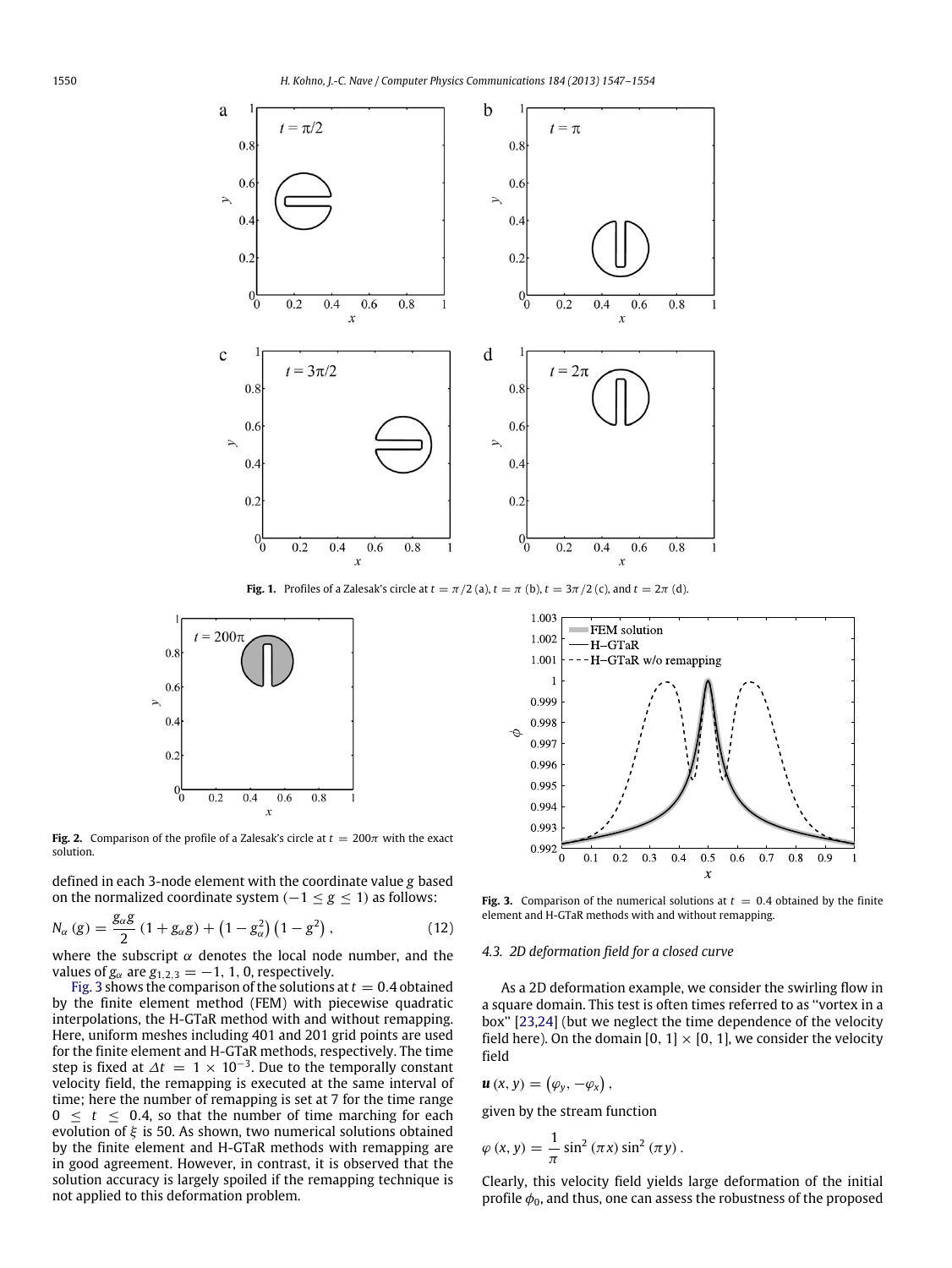<span id="page-4-0"></span>

**Fig. 4.** Comparison of the numerical solutions at  $t = 3.2$  obtained with different time steps.

<span id="page-4-1"></span>**Table 1** Four cases with nearly constant calculation costs.

|                                    | Case 1 | Case 2                                                            | Case 3 | Case 4 |
|------------------------------------|--------|-------------------------------------------------------------------|--------|--------|
| Grid points                        |        | $51 \times 51$ 101 $\times$ 101 201 $\times$ 201 401 $\times$ 401 |        |        |
| Time step $(\Delta t)$             | 0.001  | 0.004                                                             | 0.016  | 0.064  |
| Remapping time $(T_{\rm R}^{[k]})$ | 0.16k  | 0.16k                                                             | 0.16k  | 0.128k |
| Calculation time $(t = 3.2)$ (s)   | 2.0    | 29                                                                | 33     | 5.5    |

method through this example. The initial condition considered here is given by

$$
\phi_0(x, y) = \exp(-|x - x_0|^2) - \exp(-r_0^2)
$$
,

with  $x_0 = (0.5, 0.75)$  and  $r_0 = 0.15$ .

[Fig. 4](#page-4-0) shows the comparison of two solution profiles along the centerline  $(y = 0.5)$  at  $t = 3.2$  obtained by the H-GTaR method using piecewise biquadratic interpolation functions. Here we compare the results using different time steps:  $\Delta t = 1 \times$ 10−<sup>3</sup> , 8×10−<sup>2</sup> . A uniform mesh including 201×201 grid points is used, and the remapping times are chosen at  $T_R^{[k]} = 1.6k \times 10^{-1}$ . As expected, both profiles are in good agreement, which indicates that the proposed method is rather insensitive to the magnitude of a time step. Hereafter, we show the results obtained by simply applying the piecewise biquadratic interpolation functions into the H-GTaR scheme, but, of course, there are other interpolation methods which should contribute to accuracy improvement of our approach (see the references listed in the introduction).

In closing, we compare the solution accuracy of four numerical results, which are obtained by the H-GTaR method, at  $t = 3.2$ with the quasi-exact solution given by the front-tracking approach in [Fig. 5.](#page-5-0) The calculation conditions and corresponding calculation time are tabulated in [Table 1.](#page-4-1) Notice that the four cases require nearly constant calculation costs; a difference in cost is made when a temporal solution is calculated after each remapping time, due to the difference in number of grid points. It is observed that the solution accuracy greatly improves as the number of grid points increases, with only slight increase in calculation time. Here, the calculation time in [Table 1](#page-4-1) denotes the elapsed real time on a single core of the Loki cluster<sup>[1](#page-4-2)</sup> at the Plasma Science and Fusion Center (PSFC) in MIT.

#### *4.4. 2D deformation field for an open curve*

Finally, we consider a deformation problem for an open curve on the domain  $[0, 1] \times [0, 1]$ . Here we solve for two different advected functions  $\phi_1$  and  $\phi_2$ , whose initial profiles are, respectively, given by

$$
\phi_{10} = y - 0.5,
$$
  
\n
$$
\phi_{20} = -(x - 0.15) (x - 0.5),
$$

and the open curve is defined in a manner such that  $\phi_1 = 0$  and  $\phi_2 \geq 0$ . Note that it is not necessary to solve two independent advection equations since both  $\phi_1$  and  $\phi_2$  retain a one-to-one relationship with the mapping function  $\xi$ ; consequently, just solv-ing Eq. [\(9\)](#page-2-5) suffices, and then interpolate  $\phi_1$  and  $\phi_2$  independently according to Eq. [\(10\).](#page-2-1) Initially, the open curve is evolved by the same velocity field used in Section [4.3,](#page-3-3) and then it is assumed that the velocity is abruptly turned in the opposite direction at  $t = T$ . Thus, the open curve should return to its initial profile at  $t = 2T$  if the numerical scheme solves this problem accurately. A uniform mesh including  $401 \times 401$  grid points is used, and the time step is  $\Delta t = 1 \times 10^{-3}$ . The remapping times are chosen at  $T_{\rm R}^{[k]} = 2k \times 10^{-2}$ , each of which is smaller than that used in the previous problem considering that we also aim at calculating  $\nabla \phi_1$ according to Eq. [\(11\)](#page-2-6) (note that ∇ξ*k*−<sup>1</sup> is more susceptible to the error caused by the hierarchical-gradient truncation than  $\xi_{k-1}$ ).

[Fig. 6](#page-5-1) shows the comparison of two solution profiles at  $t =$ *T*, 2*T* for  $T = 3.2$  together with the initial profile  $(t = 0)$ . In each figure, the solid black curve shows the numerical result  $(\phi_1 = 0)$  obtained by the H-GTaR method, and the gray thick curve corresponds to the exact solution (at  $t = 2T$ ) or the quasiexact solution (at  $t = T$ ) given by the front-tracking approach. Also, the black arrows indicate the normal vectors on the open curve, which are calculated using the numerical solution of  $\nabla \phi_1$ (see Section [3.3;](#page-2-7) here the normal vectors in [Fig. 6\(](#page-5-1)a) are exact). As seen, the calculated open curve profiles are in good agreement with the (quasi-)exact solutions, and the normal vectors point in the correct directions.

## **5. Conclusions**

In this paper we presented a new numerical scheme for the level set equation, which is applicable to any moving interface problem as long as the velocity is sufficiently smooth. The basic strategy of our scheme is as follows. First, we need to assess whether the problem considered possesses nonzero infinite-order spatial derivative values (including spatial discontinuity) and/or time-dependent deformation of the advected function. If that is the case, we convert the original advection equation to an equivalent vector form with a mapping function, in order to ensure that differentiation of the advected function vanishes at a certain finite order at any spatial point. Then we can construct hierarchical equations by taking successive gradients of either the original or vector-form advection equation, and truncate the derivative value of the advected function at some level. By manipulating these hierarchical equations, we obtain a set of decoupled linear ODEs with constant coefficients, which are solved at any spatial point.

The accuracy of our scheme is ensured as far as the truncated derivative value is negligibly small. Whenever this approximation becomes less satisfied in the process of time evolution, we can reconstruct the one-to-one relationship between the original advected quantity and the mapping function. In this remapping procedure we require spatial interpolation, and thus a highly accurate interpolation scheme and fine mesh are desirable. On the other hand, for a rigid body motion in which our truncation approximation is valid all the time without the necessity of

<span id="page-4-2"></span>This is a 75 compute-node cluster with 2 Opteron 2352 processors on each node, each having 8 cores for a total of 600 cores connected by an infiniband network.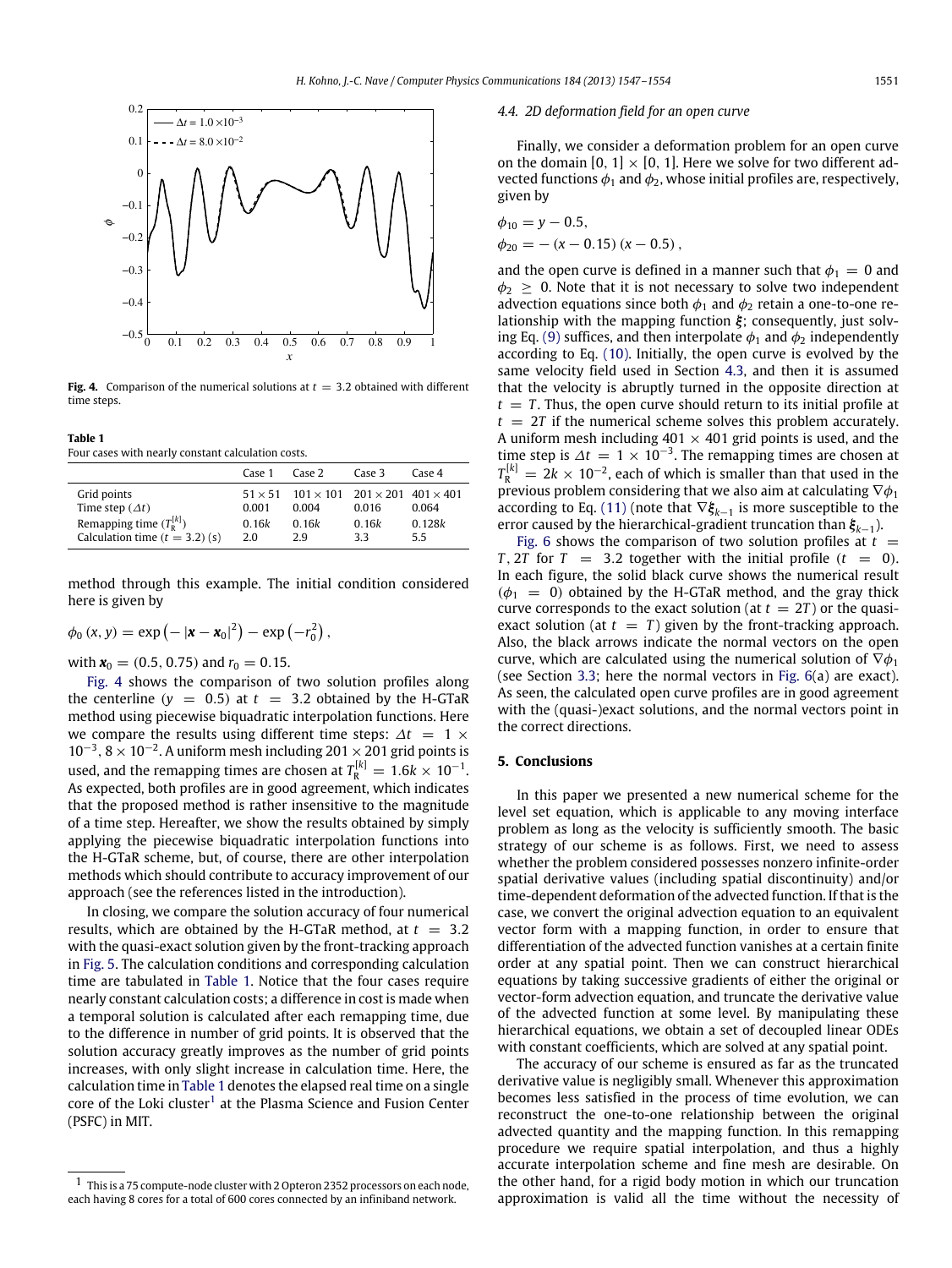<span id="page-5-0"></span>

<span id="page-5-1"></span>**Fig. 5.** Comparison of the calculated closed curve profiles with the true solutions at  $t = 3.2$  for: (a)  $51 \times 51$  grid points; (b)  $101 \times 101$  grid points; (c)  $201 \times 201$  grid points; and (d)  $401 \times 401$  grid points.



**Fig. 6.** Comparison of the calculated open curve profiles with the true solutions at: (a)  $t = 0$ ; (b)  $t = T$ ; and (c)  $t = 2T$ .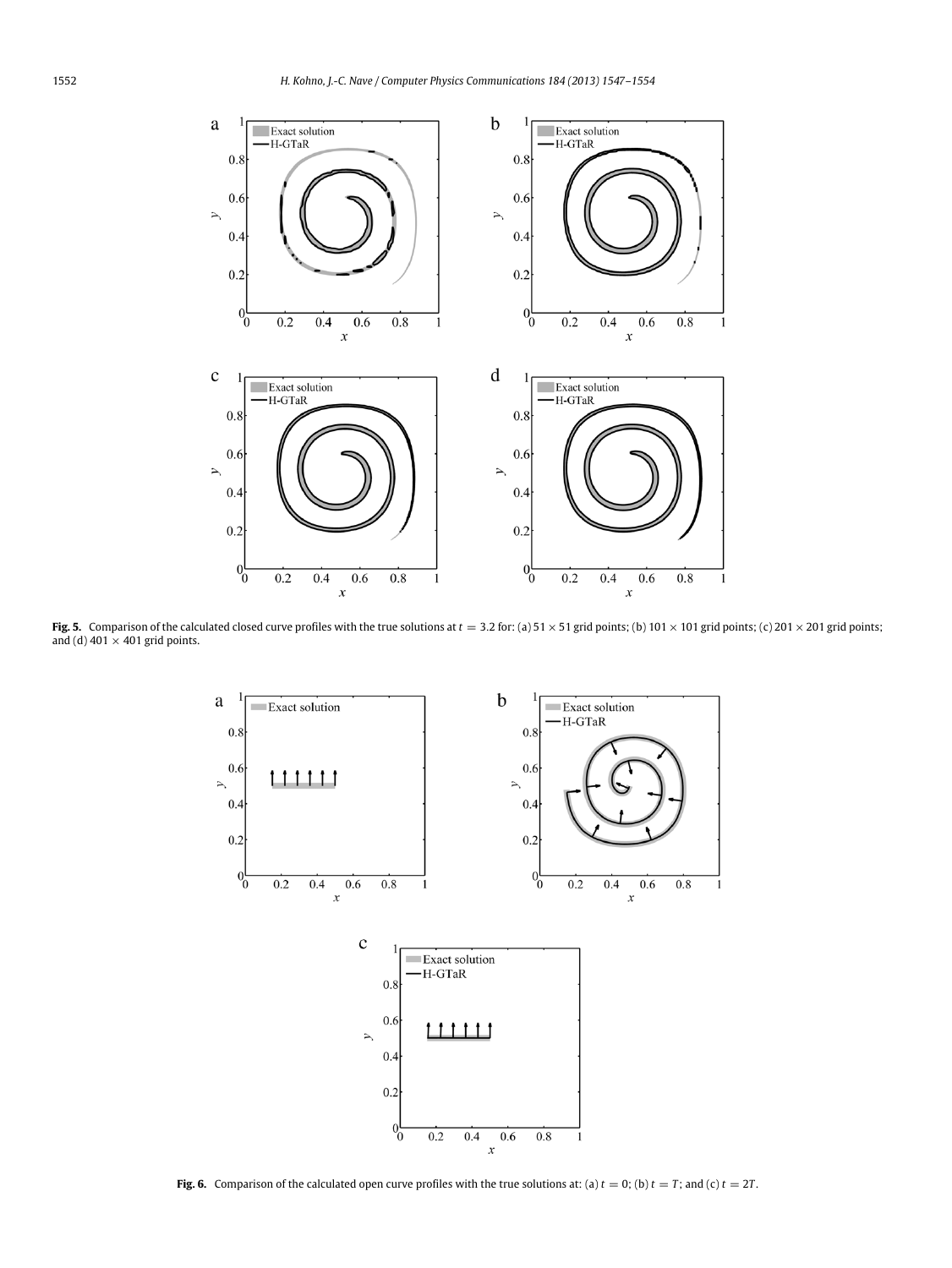remapping, the proposed method yields almost an exact solution with a high order time-integration scheme.

The proposed scheme was tested for one- and two-dimensional problems, and yielded accurate solutions. As in other semi-Lagrangian methods, our scheme is unconditionally stable; one can choose the grid resolution and time step independently without any restriction of the CFL condition. In addition, the hierarchicalgradient truncation procedure yields not only the solution of the advection equation but also its spatial derivative. The gradient of the original advected function is then calculated in the same procedure as for the original advected function when remapping is necessary. Although we did not show in this paper, the given procedure can also be straightforwardly applied to three-dimensional analyses, and the same performance as in present one- and twodimensional examples can be expected.

# **Acknowledgments**

We are grateful for the financial support of H. Kohno by the U.S. DOE Contracts DE-FG02-91ER54109 and DE-FC02-01ER54648. Also, this work was supported by NSF grant DMS-0813648.

# <span id="page-6-0"></span>Appendix. Procedure to formulate ODEs for  $n = 2$  and  $d = 2$

In this appendix, we demonstrate the derivation of ODEs for  $n = 2$  and  $d = 2$ , which are used in our 2D numerical examples. First, the equation for  $n = 2$  $n = 2$  shown in [Example 2](#page-1-6) in Section 2 is rewritten in component form as follows:

$$
\Psi_{tt}^{i(1)} + 3\frac{\partial u_j}{\partial x_i} \Psi_t^{j(1)} + \left(2\frac{\partial u_j}{\partial x_i} \frac{\partial u_k}{\partial x_j} - u_j \frac{\partial^2 u_k}{\partial x_i \partial x_j}\right) \Psi^{k(1)} = 0, \quad (A.1)
$$

where  $i, j, k = 1, \ldots, d$  and the Einstein summation convention is applied. For  $d = 2$ , Eq. [\(A.1\)](#page-6-1) can be expressed in the following set of equations:

$$
\begin{cases} \Psi_{tt}^{x(1)} + C_1 \Psi_t^{x(1)} + C_2 \Psi_t^{y(1)} + C_3 \Psi^{x(1)} + C_4 \Psi^{y(1)} = 0\\ \Psi_{tt}^{y(1)} + D_1 \Psi_t^{x(1)} + D_2 \Psi_t^{y(1)} + D_3 \Psi^{x(1)} + D_4 \Psi^{y(1)} = 0, \end{cases}
$$
 (A.2)  
where for  $\Psi^{(1)} = (\Psi^{x(1)}, \Psi^{y(1)})$  and  $\mathbf{u} = (u, v)$ 

$$
C_1 = 3u_x,
$$
  
\n
$$
C_2 = 3v_x,
$$
  
\n
$$
C_3 = 2(u_x^2 + v_x u_y) - uu_{xx} - vu_{xy},
$$
  
\n
$$
C_4 = 2(u_x v_x + v_x v_y) - uv_{xx} - vv_{xy},
$$
  
\n
$$
D_1 = 3u_y,
$$
  
\n
$$
D_2 = 3v_y,
$$
  
\n
$$
D_3 = 2(u_x u_y + u_y v_y) - uu_{xy} - vu_{yy},
$$
  
\n
$$
D_4 = 2(v_x u_y + v_{yy}^2) - uv_{xy} - vv_{yy}.
$$
\n(A.3)

In order to derive the ODE for  $\boldsymbol{\varPsi}^{\text{x(1)}}$ , we additionally require the following three equations:

$$
\begin{cases} \Psi_{tt}^{x(1)} + C_1 \Psi_{tt}^{x(1)} + C_2 \Psi_{tt}^{y(1)} + C_3 \Psi_{t}^{x(1)} + C_4 \Psi_{t}^{y(1)} = 0 \\ \Psi_{tt}^{y(1)} + D_1 \Psi_{tt}^{x(1)} + D_2 \Psi_{tt}^{y(1)} + D_3 \Psi_{t}^{x(1)} + D_4 \Psi_{t}^{y(1)} = 0 \\ \Psi_{ttt}^{x(1)} + C_1 \Psi_{tt}^{x(1)} + C_2 \Psi_{tt}^{y(1)} + C_3 \Psi_{tt}^{x(1)} + C_4 \Psi_{tt}^{y(1)} = 0, \end{cases} (A.4)
$$

which are readily obtained by differentiating Eq. [\(A.2\)](#page-6-2) with respect to *t*. By manipulating Eqs. [\(A.2\)](#page-6-2) and [\(A.4\),](#page-6-3) we can obtain the ODE with respect to  $\Psi^{x(1)}$ . The detailed procedure is described as follows.

First, substituting the second equation in Eq. [\(A.2\)](#page-6-2) into the first equation in Eq. [\(A.4\)](#page-6-3) yields

$$
\Psi_{tt}^{x(1)} + C_1 \Psi_{tt}^{x(1)} + E_1^x \Psi_t^{x(1)} + E_2^x \Psi_t^{y(1)} + E_3^x \Psi^{x(1)} + E_4^x \Psi^{y(1)} = 0,
$$
\n(A.5)

where

$$
E_1^x = -C_2D_1 + C_3, \qquad E_2^x = -C_2D_2 + C_4, E_3^x = -C_2D_3, \qquad E_4^x = -C_2D_4.
$$

Then  $\Psi_t^{y(1)}$  can be eliminated using the first equation in Eq. [\(A.2\)](#page-6-2) and Eq. [\(A.5\).](#page-6-4) The result is

<span id="page-6-6"></span>
$$
C_2\Psi_{tt}^{x(1)} + F_1^x\Psi_{tt}^{x(1)} + F_2^x\Psi_t^{x(1)} + F_3^x\Psi_{t}^{x(1)} + F_4^x\Psi_{t}^{y(1)} = 0, \tag{A.6}
$$

where

$$
F_1^x = C_1 C_2 - E_2^x, \t F_2^x = C_2 E_1^x - C_1 E_2^x,
$$
  
\n
$$
F_3^x = C_2 E_3^x - C_3 E_2^x, \t F_4^x = C_2 E_4^x - C_4 E_2^x.
$$

Next, substituting the second equations in Eqs. [\(A.2\)](#page-6-2) and [\(A.4\)](#page-6-3) into the third equation in Eq. [\(A.4\)](#page-6-3) gives

$$
\Psi_{tttt}^{x(1)} + C_1 \Psi_{ttt}^{x(1)} + E_1^x \Psi_t^{x(1)} + G_1^x \Psi_t^{x(1)} + G_2^x \Psi_t^{y(1)} + G_3^x \Psi_{t}^{x(1)} + G_4^x \Psi_{t}^{y(1)} = 0,
$$
\n(A.7)

<span id="page-6-5"></span>where

$$
\begin{aligned}\nG_1^x &= -D_1 E_2^x + E_3^x, & G_2^x &= -D_2 E_2^x + E_4^x, \\
G_3^x &= -D_3 E_2^x, & G_4^x &= -D_4 E_2^x.\n\end{aligned}
$$

After eliminating  $\Psi_t^{y(1)}$  with the first equation in Eq. [\(A.2\)](#page-6-2) and Eq. [\(A.7\),](#page-6-5) one gets

<span id="page-6-7"></span><span id="page-6-1"></span>
$$
C_2 \Psi_{tttt}^{x(1)} + H_1^x \Psi_{tt}^{x(1)} + H_2^x \Psi_{tt}^{x(1)} + H_3^x \Psi_t^{x(1)} + H_3^x \Psi_t^{x(1)} + H_4^x \Psi_{t}^{x(1)} + H_5^x \Psi_{t}^{y(1)} = 0,
$$
\n(A.8)

where

<span id="page-6-2"></span>
$$
H_3^x = C_1 C_2, \t H_2^x = C_2 E_1^x - G_2^x,H_3^x = C_2 G_1^x - C_1 G_2^x, \t H_4^x = C_2 G_3^x - C_3 G_2^x,H_5^x = C_2 G_4^x - C_4 G_2^x.
$$

Finally, the desired ODE with respect to  $\Psi^{(1)}$  is derived from Eqs. [\(A.6\)](#page-6-6) and [\(A.8\)](#page-6-7) by eliminating  $\Psi^{y(1)}$  as follows:

$$
\sum_{i=1}^{5} I_i^x \Psi_{(5-i)t}^{x(1)} = 0,
$$
\n(A.9)

where

$$
I_1^x = C_2 F_4^x, \qquad I_2^x = F_4^x H_1^x - C_2 H_5^x,
$$
  
\n
$$
I_3^x = F_4^x H_2^x - F_1^x H_5^x, \qquad I_4^x = F_4^x H_3^x - F_2^x H_5^x,
$$
  
\n
$$
I_5^x = F_4^x H_4^x - F_3^x H_5^x.
$$

Here, note that  $I_1^x, \ldots, I_5^x$  are constants at each grid node. The ODE with respect to  $\Psi^{y(1)}$  (i.e., the coefficients  $I_i^{y(1)}$ ) can also be derived in the same way.

<span id="page-6-3"></span>When we apply the remapping technique described in Sec-tion [3,](#page-1-1) the variables  $\Psi^{(1)}$  and  $\Psi^{(1)}$  are replaced with the derivatives of the components of  $\xi = (\xi, \eta)$  so that we need to solve the following four ODEs at each grid node:

$$
\sum_{i=1}^{5} I_i^x \mathcal{Z}_{(5-i)t}^{x(1)} = 0, \qquad \sum_{i=1}^{5} I_i^y \mathcal{Z}_{(5-i)t}^{y(1)} = 0,
$$
\n
$$
\sum_{i=1}^{5} I_i^x \Gamma_{(5-i)t}^{x(1)} = 0, \qquad \sum_{i=1}^{5} I_i^y \Gamma_{(5-i)t}^{y(1)} = 0,
$$
\n(A.10)

.

<span id="page-6-4"></span>where 
$$
\nabla \xi = (E^{x(1)}, E^{y(1)})
$$
 and  $\nabla \eta = (F^{x(1)}, F^{y(1)})$